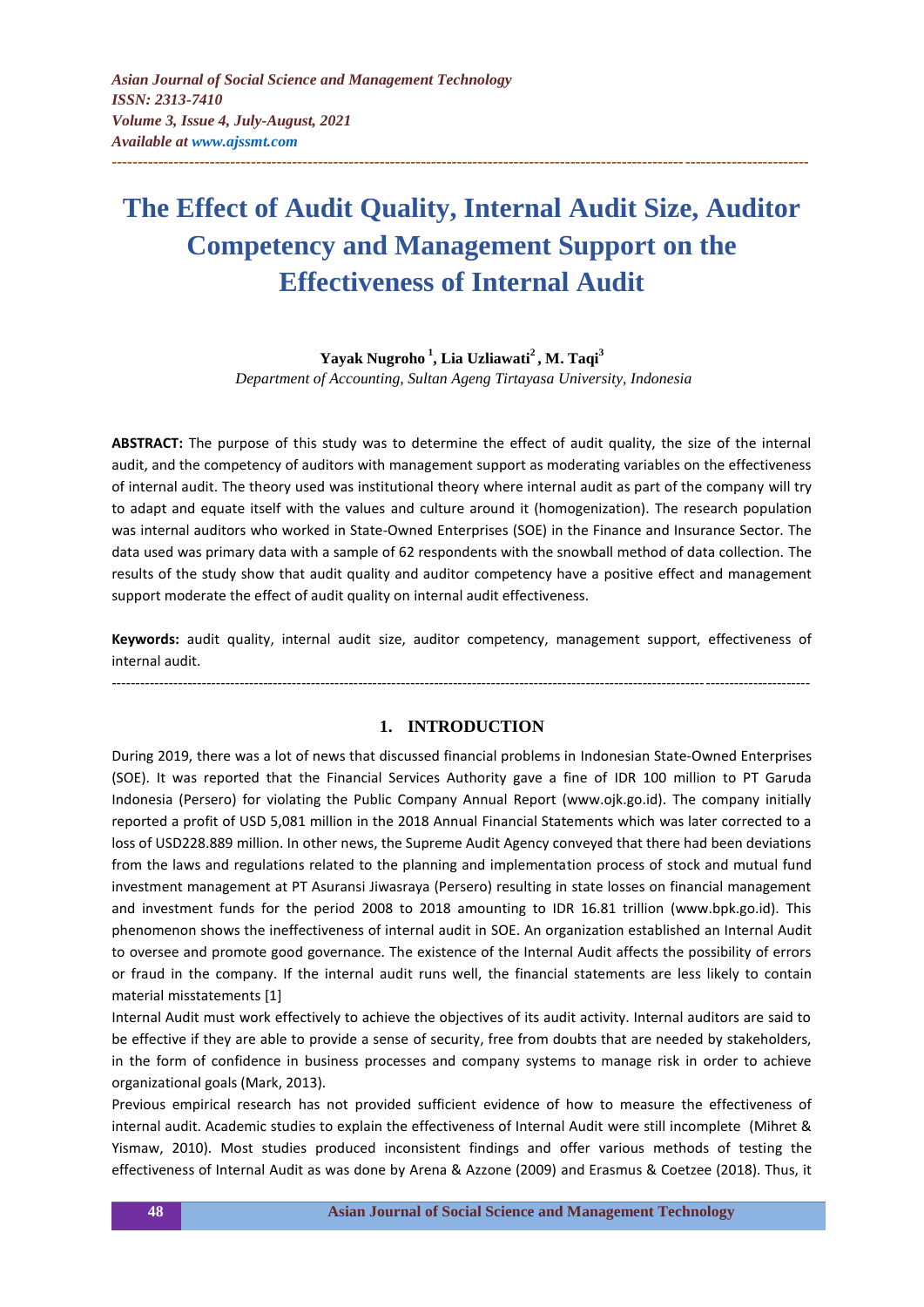can be assumed that the internal audit effectiveness test still needs further learning and one of the subjects that still has opportunities for more in-depth research.

This study refers to the results of research by Setyaningrum & Kuntadi, (2019) which shows that competency, audit work, and communication have a positive effect on internal audit effectiveness, while independence has no effect. The distinguished is the addition of the internal audit size variable and the management support variable as a moderating variable. Two variables in the Setyaningrum & Kuntadi (2019) study were not used. The Communication variable is omitted because oral and written communication skills are part of the competency that internal auditors must possess (Gamayuni, 2018). Meanwhile, independence is a distinctive character that is inherent and must be possessed by the internal audit. Without independence, internal audit is like any other part of the management team, losing its ability to offer fresh perceptions (Yee et al., 2008).

# **2. THEORETICAL FRAMEWORK AND HYPOTHESIS**

## **1.1. Institutional theory**

This study used institutional theory as the basis of research. According to Ghozali (2020), institutional theory explains that organizations align perceptions of their practices and characteristics with social and cultural values to gain stakeholder legitimacy. This work is called "homogenization/isomorfism" (DiMaggio & Powell (1983) Wibowo, 2017). Gudono (2017) explained the three pillars of isomorphism as 1) coercive isomorphism (external pressure), pressure by external parties for the organization to develop an internal audit; 2) mimetic isomorphism (internal pressure), the organizational mechanism will imitate other organizations how large the size of the internal audit is needed in order to make an optimal contribution to improving organizational control and operational performance; and 3) normative isomorphism (professional pressure), an internal auditor will develop his abilities and competencies according to his professional organization to obtain an internal audit qualification.

Based on the institutional theory of the coercive isomorphism pillar, the effectiveness of internal audit is influenced by external pressure from internal audit, namely the audit quality which is influenced by pressure from professional institutions as a set of audit standards. Based on mimetic isomorphism pillar, internal audit effectiveness is influenced by internal audit size and based on normative isomorphism pillar internal audit effectiveness is influenced by auditor competency. In addition, Institutional Theory also explains the moderating effect of the management support variable.

## **1.2. Internal Audit Effectiveness**

Internal audit has a value-adding role if it works effectively and therefore needs testing to determine what factors are added value (Mihret, James, & Mula, 2010). According to Badara and Saidin (2014) internal audit effectiveness is the ability of internal auditors to achieve the goals that have been set in the organization. Thus, it can be concluded that internal audit is said to be effective if it can provide added value and improve organizational processes by using a systematic and orderly approach to assess and improve the effectiveness of risk management, control, and governance processes.

## **1.3. The Effect of Audit Quality towards Internal Audit Effectiveness**

Cohen & Sayag (2010) argue that if the quality of the internal audit work is good, the more effective the internal auditor will be. The higher the level of internal auditor compliance with the implementation of audit standards, the higher the efficiency of audit planning and implementation which has an impact on increasing the effectiveness of internal audit. Audit quality is one of the main themes in audit research. Taqi, Rahmawati, Bandi, Payamta, & Rusydiana, (2021) stated that during the period 1981-2020 there were 499 articles published discussing the theme of audit quality in the Scoopus database. The quality of audit work can be measured through the extent to which the level of compliance with audit standards, the level of specialization of the auditor, the professionalism of the auditor, and the application of professional ethics by the auditor (Setyaningrum & Kuntadi, 2019). This is in line with the research of George, Theofanis, & Konstantinos (2015) in the Greek Athens Stocks Exchange company and the research of Mihret & Yismaw (2007) at several major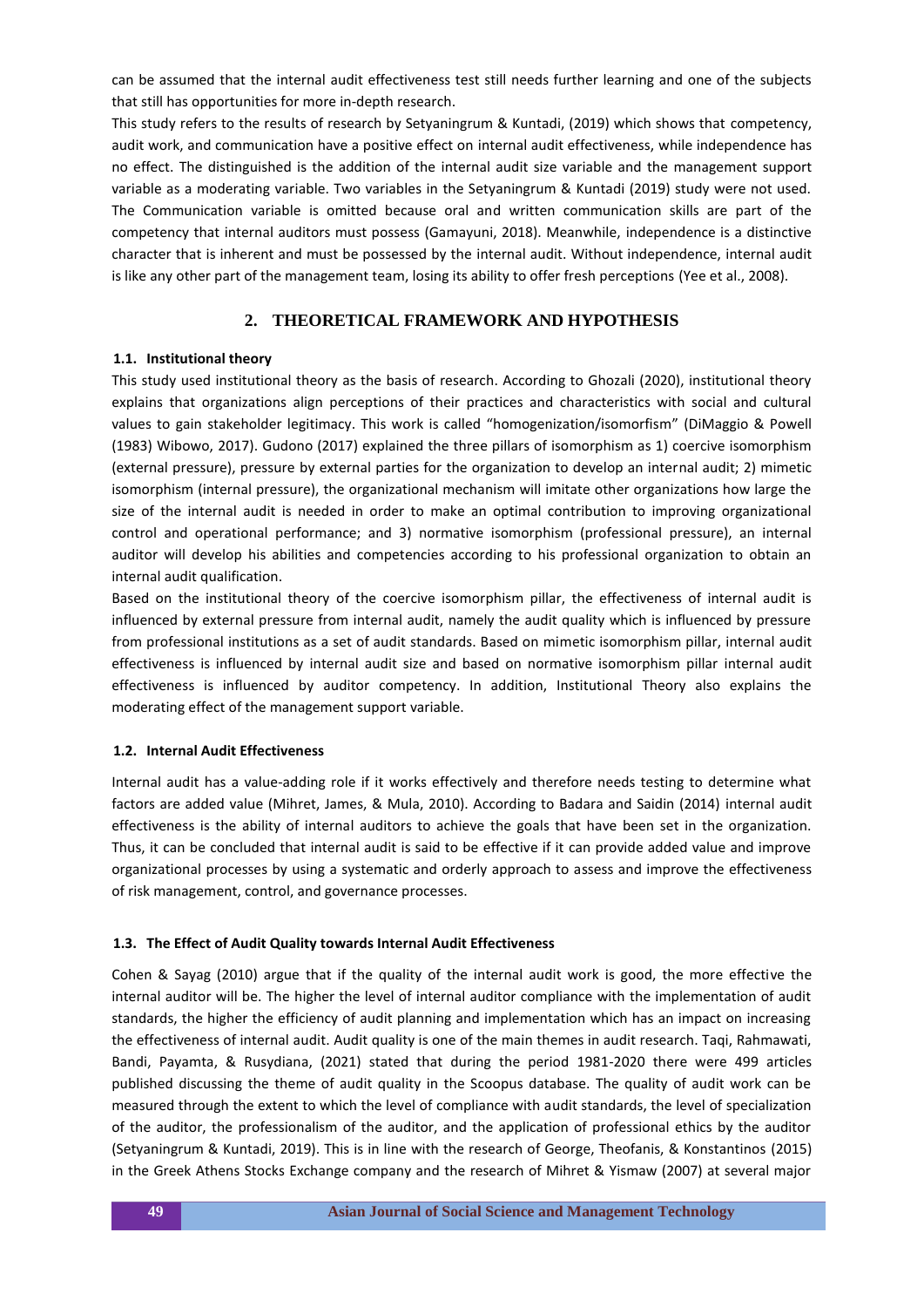universities in Ethiopia which concluded that the quality of internal audit is the most influential factor in Internal Audit Effectiveness compared to other variables. Hence, the first hypothesis is as follows:

H1: Audit Quality has a positive and significant effect on Internal Audit Effectiveness

#### **1.4. The Effect of Internal Audit Size towards Internal Audit Effectiveness**

The larger an organization, the more complex the problem of controlling and implementing regulations made (Mihret et al, 2010). The increase in control and regulatory issues has led to an increase in the need for internal audit, especially for organizational system control services (Arena, Arnaboldi, & Azzone, 2006). Although there is no specific standard how many auditors should be in the internal audit of a company, according to Alzeban & Gwilliam (2014) in carrying out its duties, internal audit requires sufficient resources, in the form of financial and human resources. An adequate number of personnel is very important in audit assignments. According to Turetken, Jethefer, & Ozkan (2019), one of the supply side factors that affect the effectiveness of the internal audit is the size of the internal audit. The results of Salehi's research (2016) in Iran concluded that internal audit effectiveness has a strong relationship with the size of the internal audit department. Hence, the second hypothesis is as follows:

H2: The Internal Audit size has a positive and significant effect on the internal audit effectiveness

#### **1.5. The Effect of Auditor Competency towards Internal Audit Effectiveness**

Internal auditor competency is the ability to carry out an assignment appropriately that combines the dimensions of knowledge, technical skills, capabilities, personal values, and attitudes (CBOK Study, 2015). The competency of audit staff is a key element in an effective Internal Audit activity (IIA, 2017). Mentioned by Baharuddin, Shokiyah, & Ibrahim (2014) competency can be related to a person's ability to do a job or task well based on the level of education, professional experience, and the extent of his efforts to continue professional development.

According to Turetken et al (2019), this variable has been the most studied in the literature, appearing in 22 of the 37 main studies studied. Previous research has shown that there is a positive effect of this variable on the effectiveness of Internal Audit including the research results of Salehi (2016), Bednarek (2017), Khalid (2017), Gamayuni (2018), Musah, Gapketor, & Anokye (2018), and Setyaningrum & Kuntadi ( 2019). Hence, the third hypothesis is as follows:

H3: Auditor competency has a positive and significant effect on the internal audit effectiveness.

# **1.6. Management Support moderates the effect of Audit Quality, Internal Audit Size, and Auditor Competency toward the Internal Audit Effectiveness**

Management support is support in any form from the leadership for the smooth running of the duties and responsibilities of internal audit. With the support of management, auditors have access to adequate resources to support their duties and responsibilities, have qualified staff, and provide the necessary training and better career development (Alzeban & Gwilliam, 2014). The opportunity for training and improving the competence of auditors provided by management is a form of management support that has an important meaning for the internal audit function.

The audit findings and recommendations provided by internal audit will not function much without the support and commitment of management to implement them (Cohen and Sayag, 2010). Audit quality is determined, among others, from findings and recommendations for improvement which are followed up thoroughly by the auditee. Management support for follow-up on audit findings is very important for audit quality.

Salehi (2016) in his research in Iran stated that management support is the key to the effectiveness of internal audit because it has prepared sufficient staff and resources needed by the internal audit department to carry out its duties properly. So to get the ideal size of the audit function, both in terms of the number of human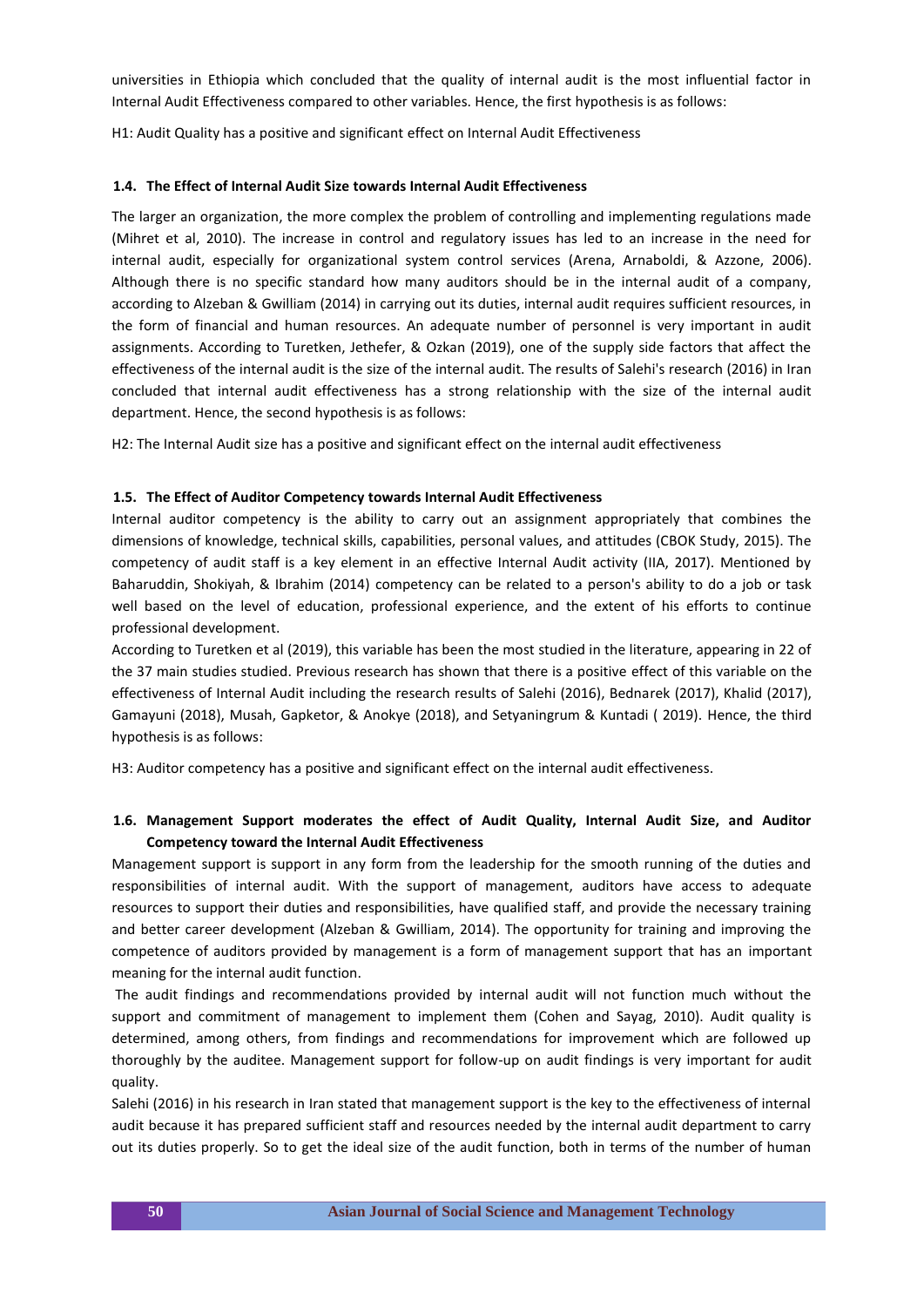resources, financial resources, and facilities resources, the role of management support is very crucial for internal audit.

Endaya & Hanefah (2013) proposed the use of management support as a moderating variable of the factors that affect the effectiveness of internal audit in empirical research. Research that uses management support as a moderating variable includes Poltak, Sudarma, & Purwanti (2019) regarding the influence of internal and external auditor relationships, independence, audit professionalism, and auditee perceptions on the effectiveness of internal audit. In the research of Endaya & Hanefa (2016), management support is also used as a moderating variable on the relationship between internal auditor characteristics and internal audit effectiveness.

Management support as a moderating variable is also used in Anisma, Safitri, & Yusralaini (2021) research on the Effectiveness of Internal Audit which uses independent variables in the form of competency, independence, and performance measurement. Arles, Anugrah, & Andreas (2017) also conducted research on the effect of moderating management support on competency and independence on the effectiveness of internal audit in North Sumatra.

Hence based on the above arguments, the fourth, fifth, and sixth hypothesis are as follows:

H4: Management support moderates the positive and significant effect of Audit Quality on Internal Audit Effectiveness

H5: Management support moderates the positive and significant effect of Internal Audit Size on Internal Audit Effectiveness

H6: Management support moderates the positive and significant effect of Auditor Competency on Internal Audit Effectiveness

Based on the description of the theory and previous research used as the basis for this research, the conceptual framework can be built and described as follows:



**Figure 1.** The Research Model

# **3. RESEARCH METHOD**

The population of this study is the internal auditor in the SOE Financial and Insurance Sector which in 2019 managed a total asset of Rp. 4,398 trillion (www.bps.go.id). The high level of funds managed is the basis to select sample of group companies. Sampling was carried out with the snowball technique obtained through a rolling process from one respondent to another (Nurdiani, 2014). The questionnaire consists of the first part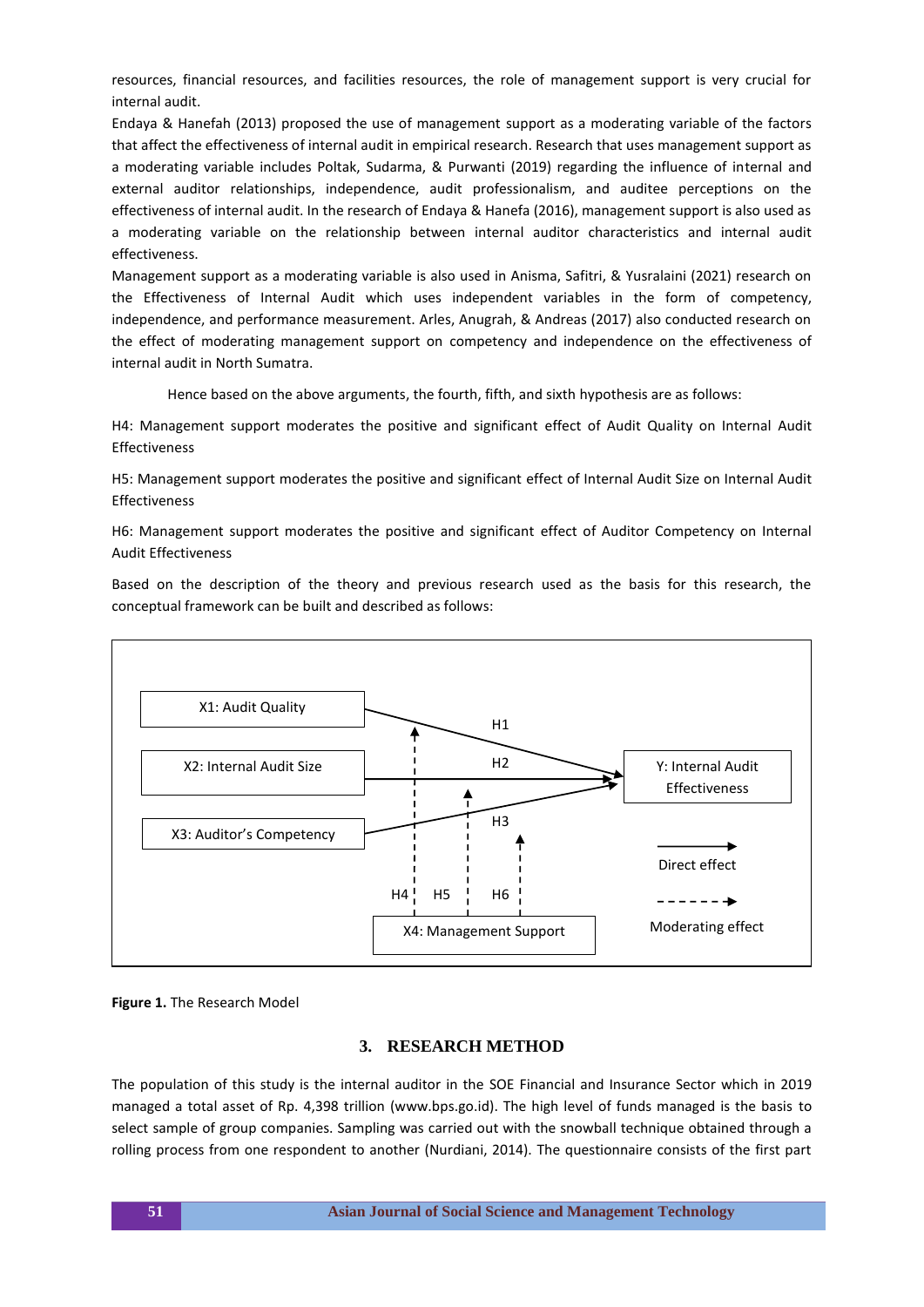containing questions that are used to obtain data about statements measured by a Likert scale and the second part contains questions related to the respondent's personal data.

# **4. VARIABLE OPERATIONS**

**Audit Quality (X1):** The quality of internal audit is determined by the ability of the internal audit department to provide useful findings and recommendations. This variable is measured using the six indicators used by Alshbiel (2017).

**Internal Audit Function Size (X2):** The size of the Internal Audit Function relates to organizational complexity. The more complex the larger the size of the internal audit required. This variable was measured using the three research indicators of Musah et al., (2018) plus two additional indicators.

**Auditor Competency (X3):** Internal auditor competency is the ability to carry out an assignment appropriately that combines the dimensions of knowledge, technical skills, capabilities, personal values, and attitudes (CBOK Study, 2015). This variable is measured using ten indicators used by Gamayuni (2016).

**Management Support (M):** Management support means management's commitment to implementing audit findings and recommendations as well as access for internal audit to obtain adequate resources to support their duties and responsibilities. This variable is measured using four indicators, two research indicators by Musah et al., (2018) and two research indicators by Gamayuni (2018).

**Internal Audit Effectiveness (Y):** Internal audit is said to be effective if it adds value to the company and improves organizational processes through a systematic and orderly approach. This variable is measured using the twelve indicators used by Musah et al., (2018).

## **5. RESEARCH RESULTS**

#### **1.7. Respondent Description**

Of the total 68 questionnaires received, the questionnaires used in this study are 62 responses (91%) while the other 6 responses (9%) cannot be used because they do not meet the criteria. The results of the demographic analysis showed that the majority of respondents were male (76%), aged 41-50 years (35%), worked for 1-5 years (34%) and more than 15 years (34%), and had undergraduate education (63%) so that respondents are believed to provide reliable questionnaire responses.

## **1.8. Model Test**

The data in the study were analyzed using the Smart PLS (Partial Least Square) software application version 3.3.3. The evaluation of the model in PLS is carried out through testing the measurement model (outer model) to test the validity and reliability of the model and testing the structure model (inner model) to measure changes in the independent variable to the dependent variable and measure the value of observations generated from the model. Based on statistical tests using SmartPLS, the results are known as follows:

| Variable                           | <b>AVE</b> | Composite Reliability |
|------------------------------------|------------|-----------------------|
| Auditor Competency (COMP)          | 0,516      | 0,905                 |
| Internal Audit Size (SIZE)         | 0,601      | 0,795                 |
| Audit Quality (QUA)                | 0,590      | 0,906                 |
| Management Support (SUPP)          | 0,570      | 0,795                 |
| Internal Audit Effectiveness (IAE) | 0,519      | 0,813                 |

#### **Table 1**. Convergent Validity and Reliability Test Result

Source: Data processing using Smart PLS (2021)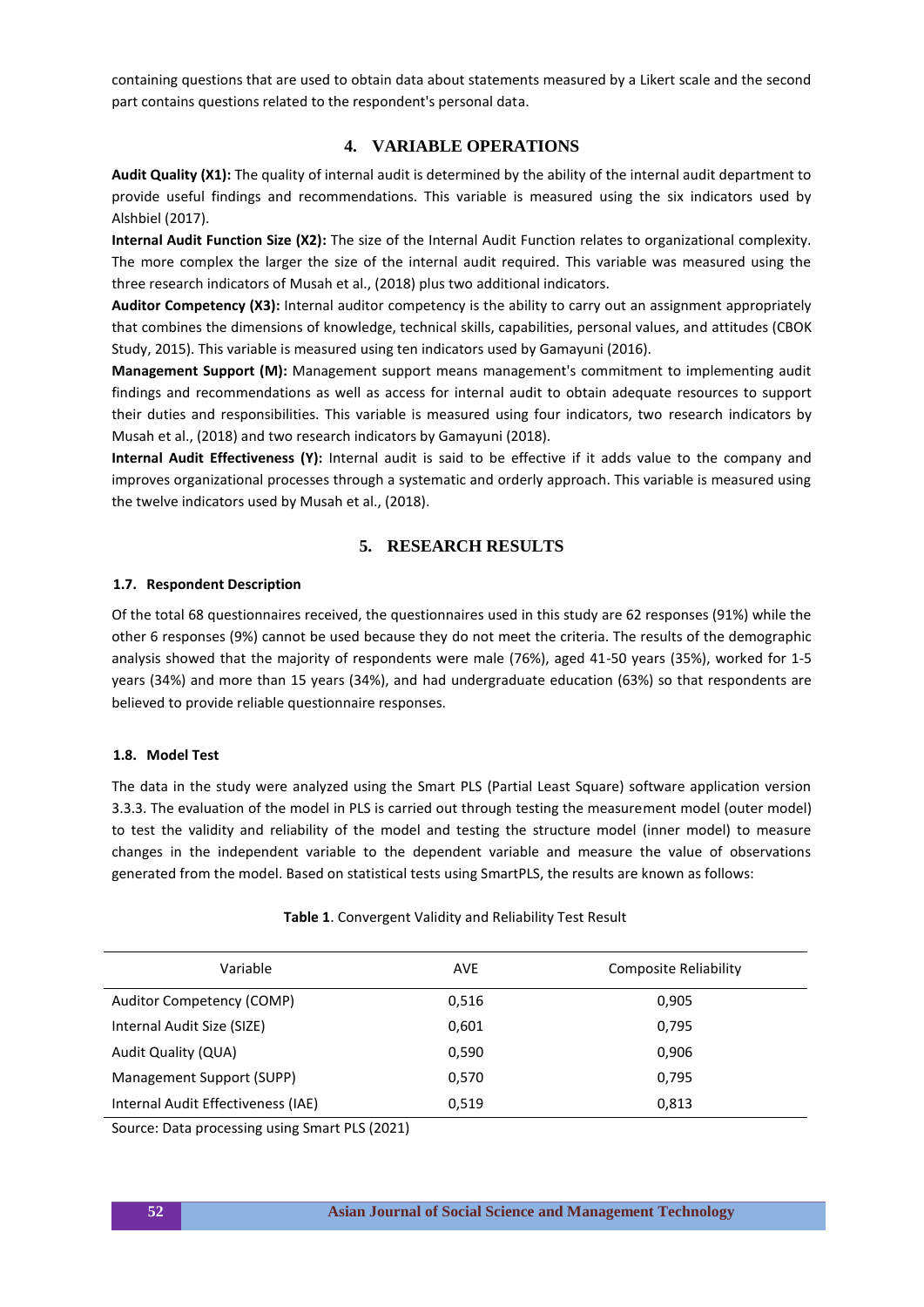## 1.8.1. Convergent Validity Test

Based on table 1, the AVE value greater than 0.5 which indicates the indicator is valid so that the variables have met the criteria for convergent validity test (Ghozali, 2008).

### 1.8.2. Reliability Test

Based on table 1, it can be seen that each construct or latent variable has a composite reliability value above 0.7 which indicates that all variables have met the requirements of the reliability test criteria (Ghozali, 2008).

| Indicator                               | <b>SUPP</b> | IAE   | COMP  | QUA   | SIZE     |  |  |  |
|-----------------------------------------|-------------|-------|-------|-------|----------|--|--|--|
| SUPP1                                   | 0,868       | 0,548 | 0,556 | 0,539 | 0,184    |  |  |  |
| SUPP <sub>3</sub>                       | 0,589       | 0,380 | 0,342 | 0,374 | $-0,068$ |  |  |  |
| SUPP <sub>4</sub>                       | 0,780       | 0,396 | 0,442 | 0,483 | 0,007    |  |  |  |
| IAE1                                    | 0,372       | 0,701 | 0,586 | 0,624 | 0,323    |  |  |  |
| IAE <sub>2</sub>                        | 0,564       | 0,747 | 0.649 | 0,494 | 0,047    |  |  |  |
| IAE <sub>3</sub>                        | 0,423       | 0,611 | 0,536 | 0,461 | 0,055    |  |  |  |
| IAE <sub>4</sub>                        | 0,334       | 0,623 | 0,562 | 0,531 | 0,182    |  |  |  |
| IAE <sub>6</sub>                        | 0,467       | 0,735 | 0,645 | 0,617 | 0,354    |  |  |  |
| IAE <sub>7</sub>                        | 0,442       | 0,784 | 0,737 | 0,637 | 0,184    |  |  |  |
| IAE <sub>8</sub>                        | 0,304       | 0,660 | 0,543 | 0,580 | 0,220    |  |  |  |
| IAE <sub>9</sub>                        | 0,405       | 0,804 | 0,715 | 0,732 | 0,165    |  |  |  |
| <b>IAE 10</b>                           | 0,545       | 0,790 | 0,693 | 0,631 | 0,284    |  |  |  |
| COMP1                                   | 0,488       | 0,641 | 0,700 | 0,602 | 0,134    |  |  |  |
| COMP <sub>2</sub>                       | 0,357       | 0,623 | 0,720 | 0,538 | 0,283    |  |  |  |
| COMP <sub>3</sub>                       | 0,379       | 0,561 | 0,632 | 0,501 | 0,276    |  |  |  |
| COMP <sub>4</sub>                       | 0,267       | 0,585 | 0,741 | 0,575 | 0,355    |  |  |  |
| COMP <sub>5</sub>                       | 0,391       | 0,647 | 0,695 | 0,570 | 0,031    |  |  |  |
| COMP <sub>6</sub>                       | 0,677       | 0,592 | 0,708 | 0,695 | 0,043    |  |  |  |
| COMP <sub>7</sub>                       | 0,592       | 0,701 | 0,796 | 0,689 | 0,267    |  |  |  |
| COMP <sub>8</sub>                       | 0,409       | 0,744 | 0,811 | 0,686 | 0,371    |  |  |  |
| COMP <sub>10</sub>                      | 0,327       | 0,560 | 0,642 | 0,629 | 0,014    |  |  |  |
| QUA1                                    | 0,451       | 0,664 | 0,685 | 0,731 | 0,298    |  |  |  |
| QUA <sub>3</sub>                        | 0,292       | 0,649 | 0,625 | 0,757 | 0,141    |  |  |  |
| QUA4                                    | 0,426       | 0,610 | 0,758 | 0,794 | 0,064    |  |  |  |
| QUA <sub>5</sub>                        | 0,509       | 0,516 | 0,463 | 0,727 | 0,201    |  |  |  |
| QUA 6                                   | 0,706       | 0,697 | 0,701 | 0,826 | 0,085    |  |  |  |
| SIZE <sub>2</sub>                       | 0,138       | 0,201 | 0,266 | 0,190 | 0,807    |  |  |  |
| SIZE3                                   | 0,120       | 0,279 | 0,300 | 0,203 | 0,917    |  |  |  |
| SIZE5                                   | $-0,140$    | 0,158 | 0,029 | 0,051 | 0,558    |  |  |  |
| Source: Data processed using PLS (2021) |             |       |       |       |          |  |  |  |

**Table 2***.* Discriminant Validity Test Result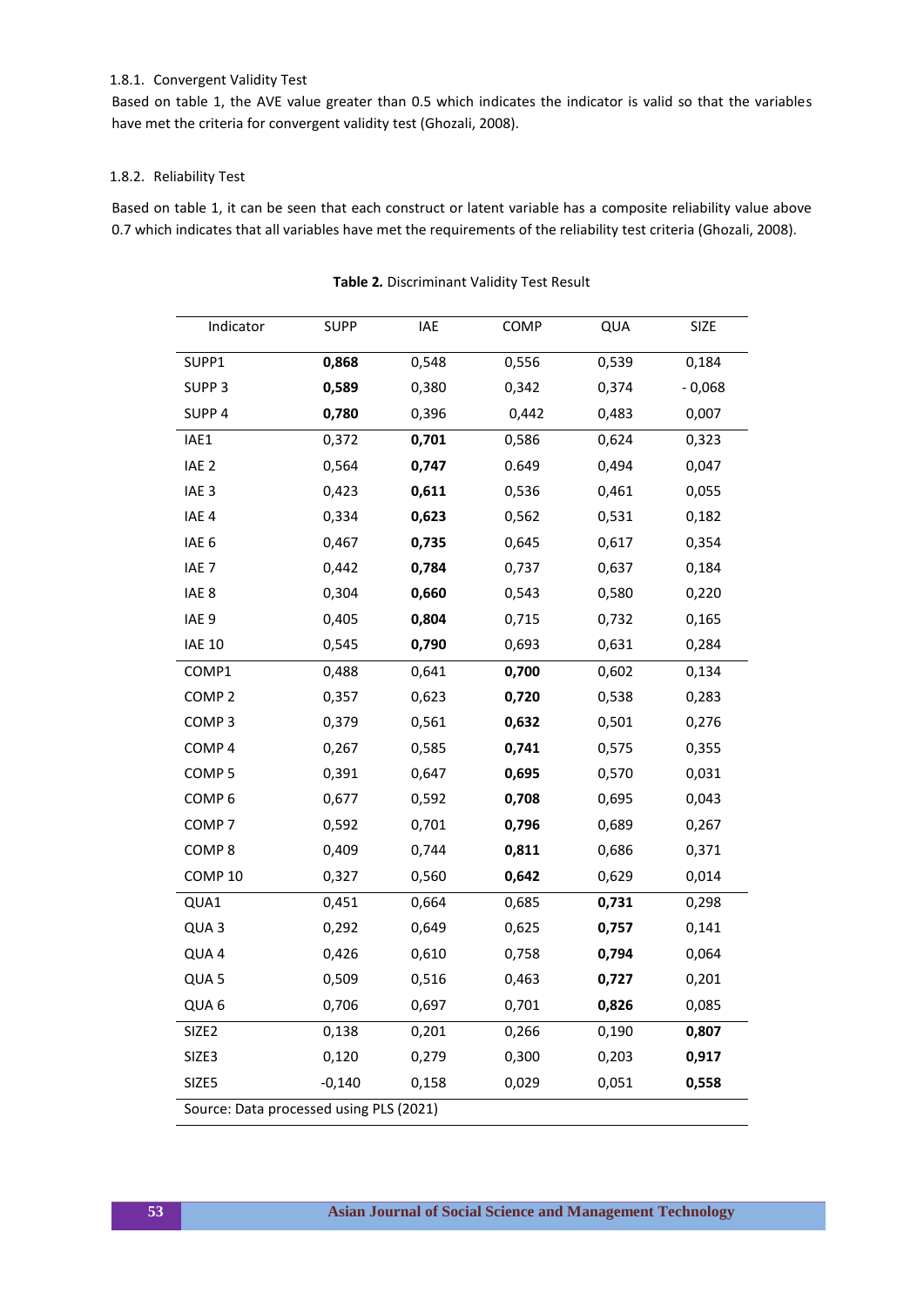### 1.8.3. Discriminant Validity Test

Based on table 2, it is known that the correlation of each indicator with its construct is higher than the other constructs and each construct has a cross loading value > 0.70 while the value between 0.50 to 0.60 is still acceptable (Ghozali, 2008). so that all variables have met the criteria for discriminant validity test.

Taking into account the results of the outer model test which includes the convergent validity test, reliability test, and discriminant validity test, it can be concluded that all indicators used in measuring each variable are valid and reliable, thus meeting the criteria for further testing.

### **1.9. Hypothesis testing**

The results of hypothesis testing are shown in table 3, it can be seen that audit quality and auditor competency at a significance level of 5% have a positive and significant effect, while the internal audit size has no effect on the effectiveness of internal audit. The test results also show that management support moderates the effect of audit quality, does not moderate the effect of the internal audit size and weakens the effect of auditor competency on the effectiveness of internal audit.

| Variable                              | <b>Hypothesis</b> | Original | <b>T-Statistics</b> | P-Values | Decision |
|---------------------------------------|-------------------|----------|---------------------|----------|----------|
|                                       |                   | Sample   |                     |          |          |
| Audit Quality $\rightarrow$ IAE       | Η1                | 0,429    | 3.233               | 0,001    | Accepted |
| Internal Audit Size $\rightarrow$ IAE | H <sub>2</sub>    | 0.071    | 1,205               | 0,229    | Rejected |
| Auditor Competency $\rightarrow$ IAE  | H <sub>3</sub>    | 0,385    | 2,643               | 0,008    | Accepted |
| Audit Quality *Management             | Η4                | 0.446    | 3,308               | 0,001    | Accepted |
| Support $\rightarrow$ IAE             |                   |          |                     |          |          |
| Internal Audit Size *                 | H <sub>5</sub>    | $-0.023$ | 0,376               | 0,707    | Rejected |
| Management Support $\rightarrow$ IAE  |                   |          |                     |          |          |
| Auditor Competency*                   | Η6                | $-0.389$ | 2,987               | 0,003    | Rejected |
| Management Support $\rightarrow$ IAE  |                   |          |                     |          |          |

#### **Table 3.** Hypothesis Testing Result

R-square value 0,862

Source: Data processed using PLS (2021)

The table 3 shows the R-square value of the Internal Audit Effectiveness variable of 0.862, this means that the Internal Audit Effectiveness variable can be explained by the construct of Audit Quality, Internal Audit Size, Auditor Competence, and Management Support by 86% while the remaining 14% is explained by other variables outside the variables studied in this research (Ghozali, 2008). It can be concluded that the model used has a good explanation level.

## **The Effect of Audit Quality on Internal Audit Effectiveness**

Audit quality has been proven to have a positive and significant effect on the effectiveness of internal audit so that hypothesis 1 (H1) is accepted. This shows that the higher the quality of the work of the internal auditor, the higher the effectiveness of internal audit in the company. Compared to other independent variables in this study, audit quality has the greatest influence on the effectiveness of internal audit.

It is associated with Institutional Theory, the pillar of coercive isomorphism (external pressure) states that companies are trying to align themselves by adopting certain traits due to pressure from outside (Gudono, 2017). In this case the company's internal auditors try to follow external provisions (professional organizations). Internal auditor professional organizations issue audit standards so that audit work is carried out through planned, regular and measurable stages. The Institute of Internal Auditors as the largest professional institution in the world that is a reference for internal auditors, has developed policies regarding audit quality including in Standard 1300 which states that an organization/company is required to improve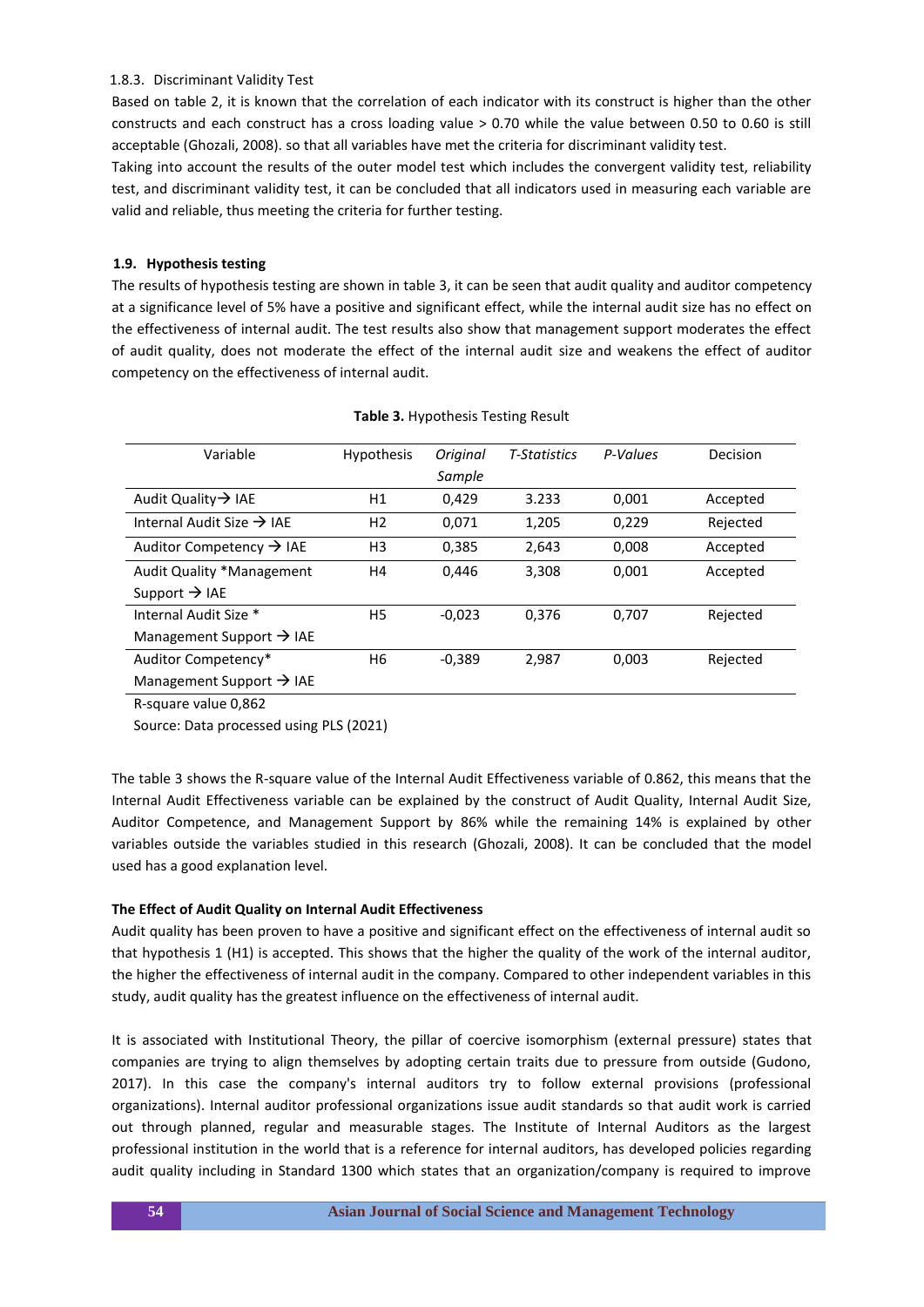audit quality covering all aspects of internal audit activities. The pressure of professional institutions for auditors to comply with standards and fully implement professional ethics to achieve good audit quality has been proven to increase the effectiveness of internal audit.

As explained in the research of Cohen & Sayag (2010), if the quality of the internal audit work is good, the more effective the internal auditor will be. The result of this study is in line with the research of Mihret & Yismaw (2007) in Ethiopia, George et al. (2015) in Athens Stocks Exchange companies in Greece, Anto, Sutaryo, & Payamta (2016) at BPKP throughout Indonesia, Alshbiel (2017) in industrial companies in Jordan, Tackie, Marfo-Yiadom, & Achina (2016) in The Inspectorate of Local Government in Ghana, and Setyaningrum & Kuntadi (2019) at the Ministry of Transportation of the Republic of Indonesia who concluded that the quality of internal audit is the most influential factor in the effectiveness of internal audit. In the implementation of internal audit, all stages of audit work must be considered, starting from preparing audit plans, audit assignments, reporting audit results, to monitoring follow-up audit recommendations, so that internal audits are said to be effective. In addition, the results of the study contradict the research conducted by Bednarek (2018) in Poland which stated that the effectiveness of internal audit was not influenced by audit quality.

#### **The Effect of Internal Audit Size on Internal Audit Effectiveness**

The internal audit size in this study was not proven to have an influence on the effectiveness of internal audit so that hypothesis two (H2) was rejected. This shows that the internal audit size does not affect the effectiveness of internal audit. The auditors are not affected by the internal audit size to work effectively. As long as they have adequate quality and competency, accompanied by careful audit planning, an internal auditor will carry out his audit work well

Institutional theory on the mimetic isomorphism pillar explains that the absence of standard provisions or rules of how large an internal audit function should be causes uncertainty (Gudono, 2017). The bigger the audit team, the more likely it is that there will be auditor rotation and the audit results will be more objective (Arena & Azzone, 2009). The IIA in its published Standards does not regulate how large the internal audit size in the company should be so that the audit can be carried out effectively. The company's efforts to adjust the internal audit size that is considered ideal in order to influence the effectiveness of the internal audit have not been proven

The result of the study is in line with Bednarek's (2018) research in Poland which found no evidence of the effect of the size of the audit department on the effectiveness of internal audit. In addition, the result of this test contradict the research conducted by Mihret et al., (2010), Arena & Azzone (2009), Alzeban & Gwilliam (2014), Salehi (2016), and Musah et al., (2018) which proved that there was the effect of the internal audit size on the effectiveness of internal audit.

#### **The Effect of Auditor Competency on Internal Audit Effectiveness**

Auditor competency in this study proved to have a positive effect on the effectiveness of internal audit so that hypothesis 3 (H3) is accepted. This illustrates that the higher the competency of the internal auditor, the higher the effectiveness of the internal audit work. In this study, the auditor's competency variable is the second variable that has the most influence on the effectiveness of internal audit. Given the importance of competency for auditors, the Institute of Internal Au dit regularly conducts surveys to internal auditors around the world regarding what competencies are most needed in today's era. The survey results serve as a guide for internal auditors to improve what competencies are needed. Companies must provide opportunities for auditors to always participate in training and audit competency improvement programs so that they are not left behind with current developments.

Institutional theory on the normative isomorphism pillar explains that there is an "call" from the audit professional institution so that internal audit follows the internal audit professional standards that have been set and achieves the required competencies will increase the effectiveness of the internal audit work. The IIA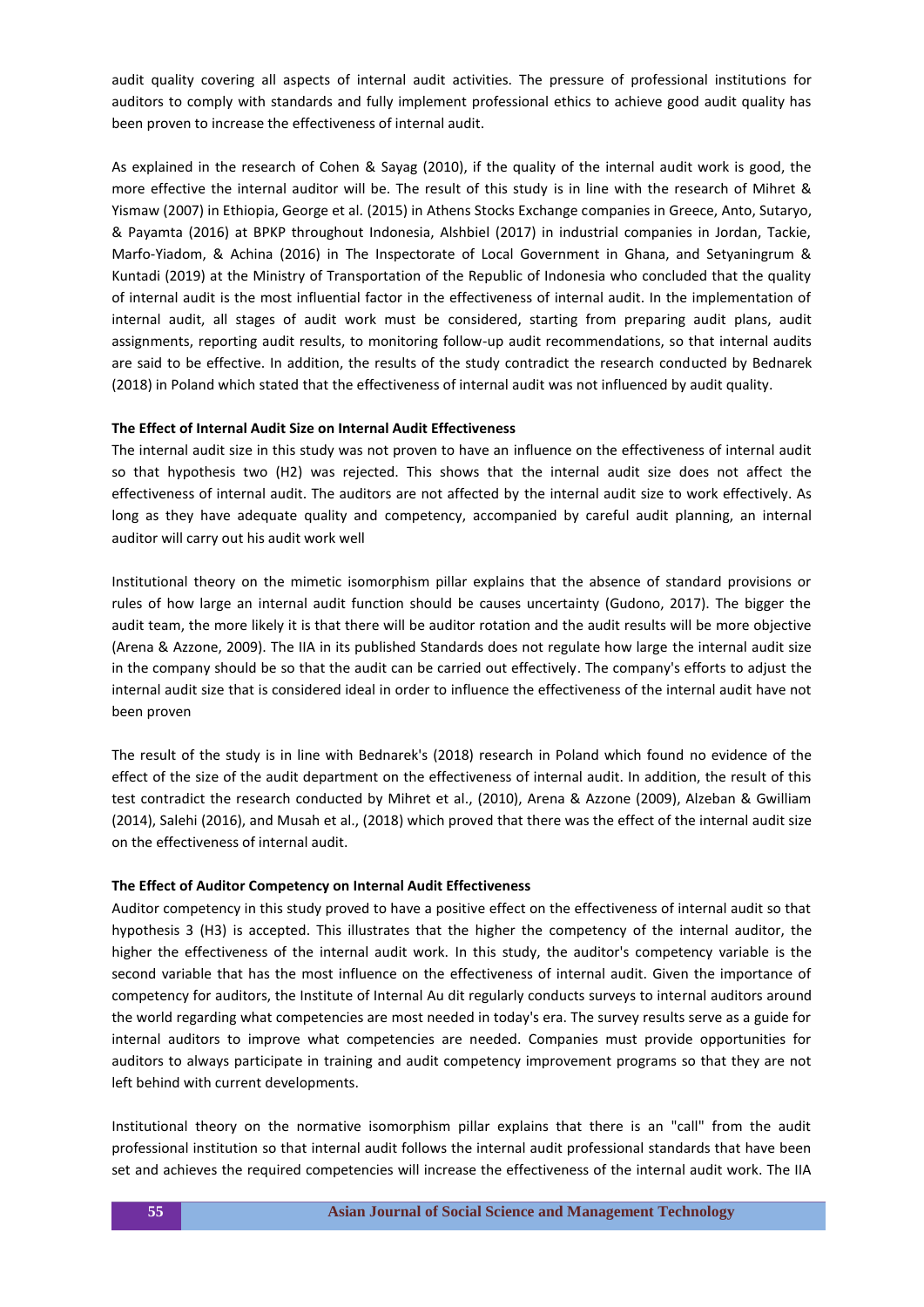has developed an internal audit competency framework as a reference for internal auditors. Auditor competency can be obtained through work experience and various formal and informal educations, including certification. Certification is a sign that a person has sufficient technical expertise and training as an auditor. Certification has a strategic role in the common 'language' and the similarity of auditor perspectives, improving auditor competency, and guaranteeing the reputation of audit professionals. An appeal from the auditing professional institution for auditors to equate competency according to professional standards has proven to have an effect on the effectiveness of internal audit.

The result of this study is in line with research by Salehi (2016), Bednarek (2017), Khalid (2017), Gamayuni (2018), Musah et al., (2018), and Setyaningrum & Kuntadi (2019) where auditor competency has a significant positive effect on internal audit effectiveness. The results of this study contradict Gamayuni (2016) which proved that auditor competency had no effect on the effectiveness of internal audit.

# **The Effect of Audit Quality on the Effectiveness of Internal Audit with Management Support as a moderating variable**

The results showed that management support moderated the positive and significant effect of audit quality on the effectiveness of internal audit, so hypothesis four (H4) was accepted. This shows that the existence of management support further strengthens the desire of internal audit to improve audit quality so that internal audit work is more effective. Quality audit work will produce quality findings and suggestions. Management support for follow-up on suggestions provided by internal auditors is also crucial. Suggestions for improvement submitted by internal audit will always be monitored by Management to the extent of its implementation. If there is a delay in implementation, management can use its influence so that the auditee immediately makes the necessary improvements. These improvements will have an impact on changes that have a significant positive effect (added value) for the company.

Institutional theory on the pillar of coercive isomorphism explains the existence of external coercion on internal auditors to be able to follow certain features/traits (Gudono, 2017). Management as an external party forces (desire) internal auditors to carry out a good/quality audit process and professional institutions as external parties have developed audit quality standards that must be followed by internal auditors. Internal audit tries to align itself with external pressure (Management) to provide quality recommendations to management through standards that have been determined by professional institutions. The existence of pressure from management support is proven to moderate the effect of internal audit quality on the effectiveness of internal audit.

This study is in line with the research of Penini & Carmeli (2010) where management support has a moderating effect on the relationship between internal auditor characteristics and internal audit effectiveness. Furthermore, the results of this study contradict the research of Gamayuni (2018), Tackie et al., (2016), Baheri, Sudarmanto & Wekke (2017), and Poltak et al., (2019) which resulted in the conclusion that management support did not moderate the influence of internal relations. and external auditors, independence, audit professionalism, and auditees' perceptions of the effectiveness of internal audits.

# **The Effect of Internal Audit Size on the Effectiveness of Internal Audit with Management Support as a moderating variable**

The results showed that management support was not able to moderate the effect of the internal audit size on the effectiveness of internal audit so that hypothesis five (H5) was rejected. This shows that management support does not moderate the effect of the size of the internal audit on the effectiveness of audit work.

Based on Institutional Theory on the pillar of coercive isomorphism which refers to external pressure, Management as a party outside asks the internal audit to carry out audit work effectively. Whereas in the mimetic isomorphism pillar, there is no The standard rules or regulations of how large an internal audit should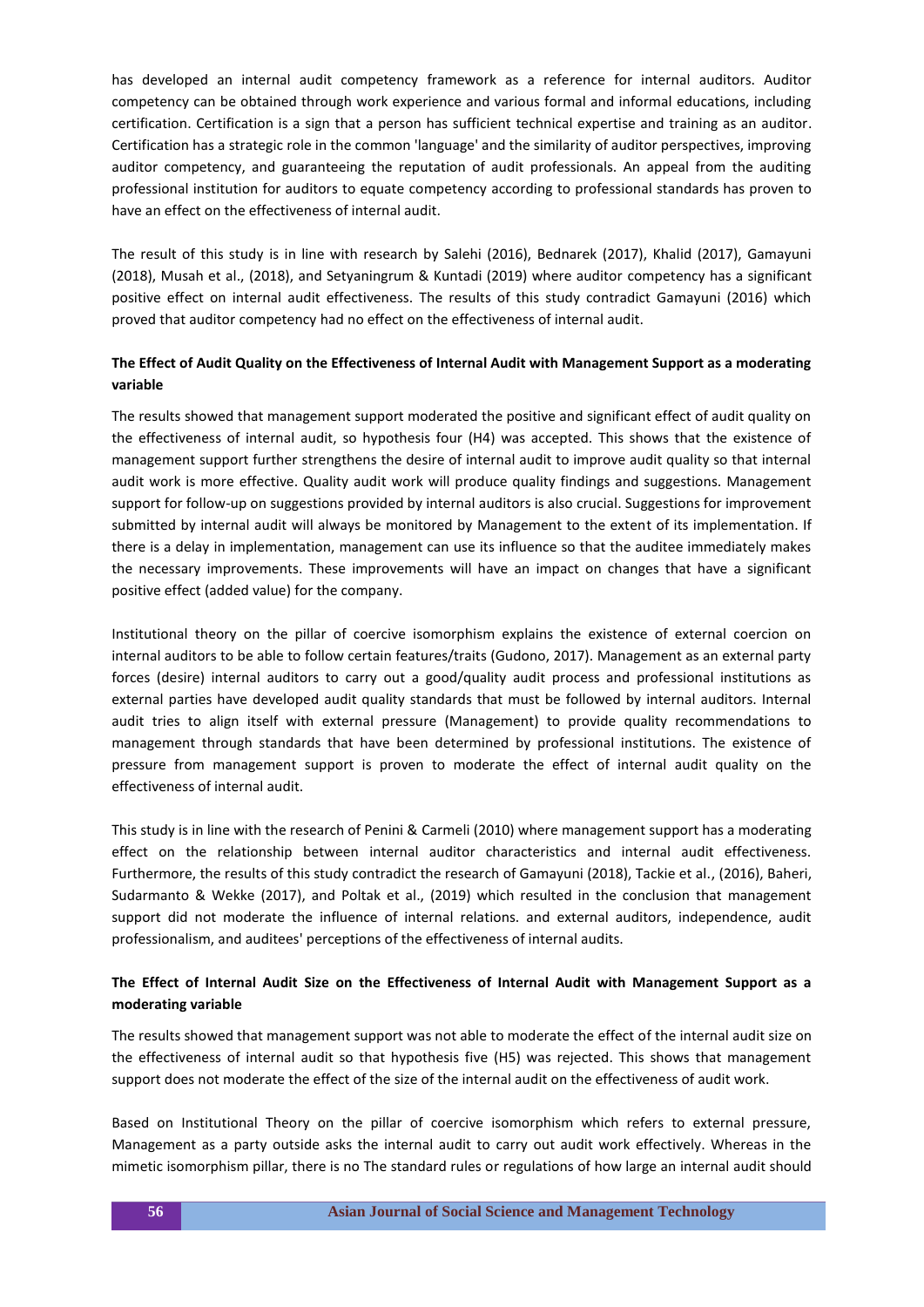be cause uncertainty. As a result of this uncertainty, a company's internal audit will imitate other companies to get an idea of the ideal size of the internal audit for the company. Management support in the form of flexibility for auditors to meet the needs of human resources, facilities, and financial resources needed to achieve the ideal size of the internal audit is very crucial. In this study, management support that should be able to moderate the effect of the internal audit size on the effectiveness of internal audit is not proven.

The result of this study is in line with research by Gamayuni (2018), Tackie et al., (2016), Baheri et al., (2017), and Poltak et al., (2019) which resulted in the conclusion that Management Support does not moderate the influence of internal relationships and external auditors, independence, audit professionalism, and auditees' perceptions of the effectiveness of internal audits. The results of the study contradict the research of Endaya & Hanefa (2016), where management support had a moderating effect on the relationship between internal auditor characteristics and the effectiveness of internal audit.

# **The Effect of Auditor Competency on the Effectiveness of Internal Audit with Management Support as a moderating variable**

The results showed that management support weakened the effect of auditor competency on the effectiveness of internal audit, so hypothesis six (H6) was rejected. This illustrates that the existence of management support that is too strong can weaken the desire of internal audit to improve its competency so that the work of internal audit is not effective.

Institutional theory on the pillar of coercive isomorphism explains the existence of external coercion on internal auditors to be able to follow certain features/traits (Gudono, 2017). Management as an external party forces (desire) internal auditors to carry out audits with high competency. Meanwhile, the normative isomorphism pillar explains the existence of an "appeal" from the audit professional institution so that internal audit follows the internal audit professional standards that have been set and meets the required competencies. Both of these will increase the effectiveness of internal audit work. Management support for internal auditors to carry out audit work with high competency according to the standards determined by the professional auditor institution which should be able to increase the effectiveness of internal audits is not proven in this study.

This study is in line with the research of Arles et al., (2017) which concluded in their research that management support weakens the influence of independence on the effectiveness of internal audit. The influence of management support that is too high can be a threat to the independence of internal audit in achieving the effectiveness of internal audit.

The result of this research contradicts the research conducted by Poltak et al., (2019) which resulted in the conclusion that management support did not moderate the effect of internal and external auditor relationships, independence, audit professionalism, and auditee perceptions on the effectiveness of internal audit.

This study at the same time fills the research gap regarding the moderation of management support as expected by Endaya & Hanefah (2013) who proposes the use of management support as a moderating variable of the factors that affect the effectiveness of internal audit in empirical research.

## **6. Conclusions, Suggestions, and Limitations**

This study aims to examine the effect of audit quality, internal audit size, and auditor competency on the effectiveness of internal audit with management support as a moderating variable. This is still relevant considering that there are many cases related to financial reporting in SOEs in the Finance and Insurance Sector due to the less than optimal role of internal audit. Internal audit should be more capable and possibly detect and correct minor problems before they become material errors (Penini & Carmeli, 2010). Factors that are proven to have a significant effect on the effectiveness of internal audit can be used as input for SOEs so that the role of internal auditors can be optimized. The test results show that audit quality and auditor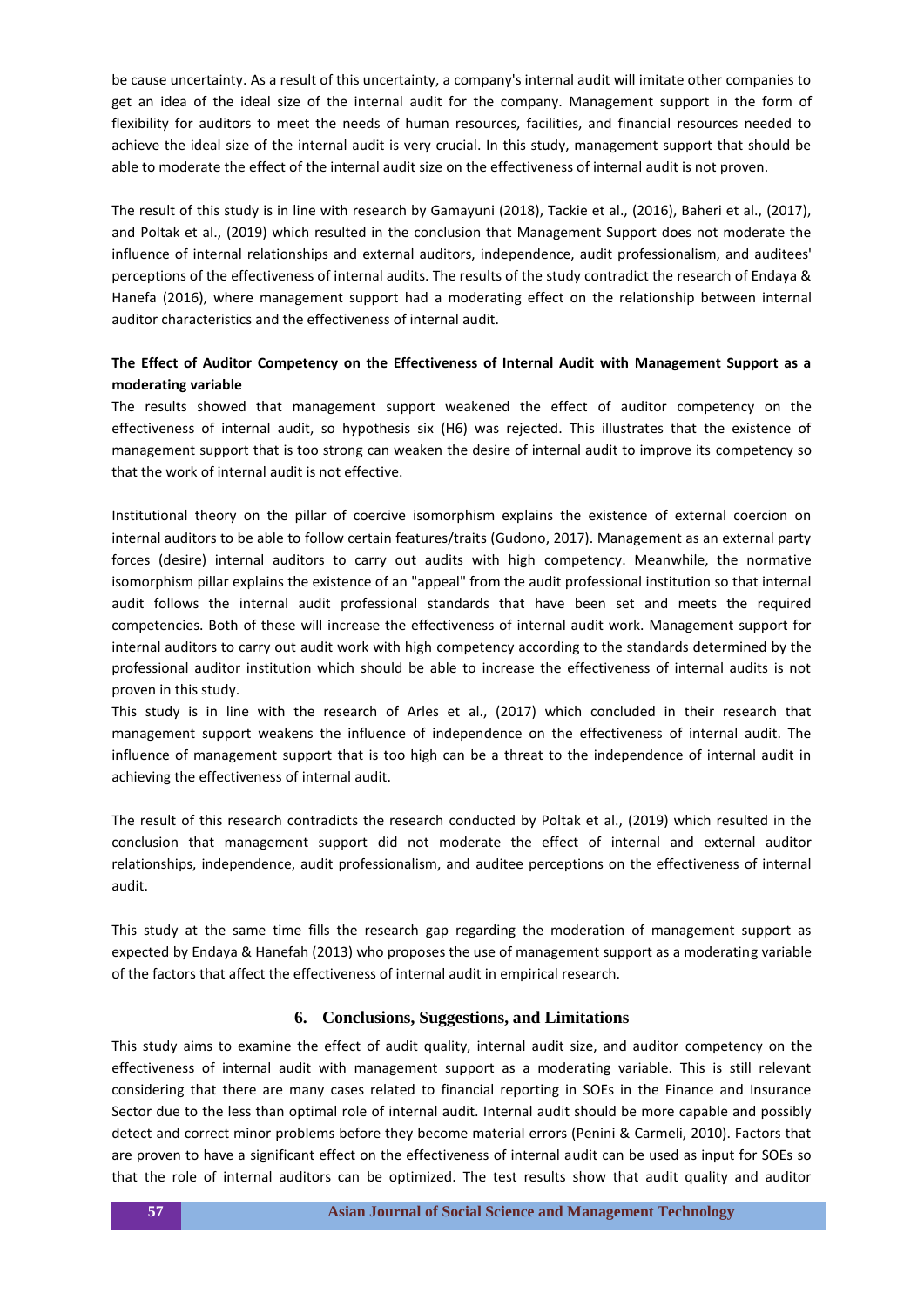competency have a positive influence and management support moderates the effect of audit quality on internal audit effectiveness.

The results of the study also contribute to Institutional Theory in explaining the increase in the effectiveness of internal audit. Institutional theory can be applied to the audit quality, auditor competency, and management support moderating variable on the effect of audit quality but cannot be applied to the internal audit size and management support moderating variable on the effect of internal audit size and auditor competency.

This research has implications for SOEs in the Financial and Insurance Sector. The internal auditors must always pay attention to all stages of audit work, from planning planning to monitoring follow-up audit recommendations, to maintain audit quality. The existence of management support has a significant role in improving audit quality so that audit work is more effective.

Internal auditors need to be equipped with sufficient technical competency. They should be given the opportunity to attend seminars and training so that they are always informed of developments in the auditing and government regulations. The ability to communicate in both oral and written forms needs to be improved in order to be able to compile audit reports and present them effectively.

The limitations of this study include the relatively small number of respondents. The reasons for this include the withdrawal of data through the snow ball method so that the distribution of the questionnaires is not well distributed. Further research is expected to conduct survey research and direct interviews with respondents so that the number of respondents is sufficient.

## **7. REFERENCES**

- 1. Alshbiel, S.O. Internal Auditing Effectiveness Success Model: A Study on Jordanian Industrial Firms. *Proceedings of the Second American Academic Research Conference on Global Business, Economics, Finance and Social Sciences (Conf.)*. 2017.
- 2. Alzeban, A., & Gwilliam, D. Factors affecting the internal audit effectiveness: A survey of the Saudi public sector. *Journal of International Accounting, Auditing and Taxation*. 2014.
- 3. Anisma, Y., Safitri, D., & Yusralaini. Factors Affecting the Effectiveness of Internal Audits with Management Support as Moderating Variables. *GIS Business. Vol 16 No 2*. 2021
- 4. Anto, A.T., Sutaryo, & Payamta. Determinan Efektivitas Audit Internal Pemerintah di Indonesia. *Simposium Nasional Akuntansi XIX, Lampung*. 2016.
- 5. Arena, M. & Azzone, G. Identifying organizational drivers of internal audit effectiveness. *International Journal of Auditing, Vol. 13 No. 1*. 2009.
- 6. Arena, M., Arnaboldi, M., & Azzone, G. Internal audit in Italian organizations: a multiple case study. *Managerial Auditing Journal, Vol. 21 No. 3, pp. 275-92.* 2006.
- 7. Arles, L., Anugrah, R., & Andreas. Analisis Faktor-faktor yang Mempengaruhi Efektivitas Audit Internal: Peran Penting Dukungan Manajemen. *Jurnal Akuntansi, Vol. 5, No. 2, April 2017*.
- *8.* Badara, M.S., & Saidin, S.Z. 2014. Empirical evidence of antecedents of internal audit effectiveness from Nigerian perspective. *Middle-East Journal of Scientific Research, 19 (4). pp. 460-471. ISSN 1990-9233*
- *9.* Baharuddin, Z., Shokiyah, A., & Ibrahim, M.S. Factors that contribute to the effectiveness of internal audit in public sector. *International Proceedings of Economics Development and Research, 70, p. 126.* 2014.
- 10. Baheri, J., Sudarmanto, & Wekke, I.S. The Effect of Management Support to Effectiveness of Internal Audit for Public Universities. *Journal of Engineering and Applied Science 12 (7): 1696-1700.* 2017.
- 11. Bednarek, P. Factors affecting the internal audit effectiveness: a survey of the Polish private and public sectors. *Efficiency in Business and Economics, Springer, pp. 1-16.* 2018.
- 12. CBOK Study. T*he IIA research foundation's common body of knowledge*. 2015.
- 13. Cohen, A., & Sayag, G. The effectiveness of internal auditing: an empirical examination of its determinants in Israeli organisations. *Australian Accounting Review, 20(3).* 2010.
- *14.* Endaya, A.K., & Hanefah, MM. Internal Audit Effectiveness: An Approach Proposition to Develop the Theoretical Framework. *Research Journal of Finance and Accounting. Vol 4 No. 10.* 2013.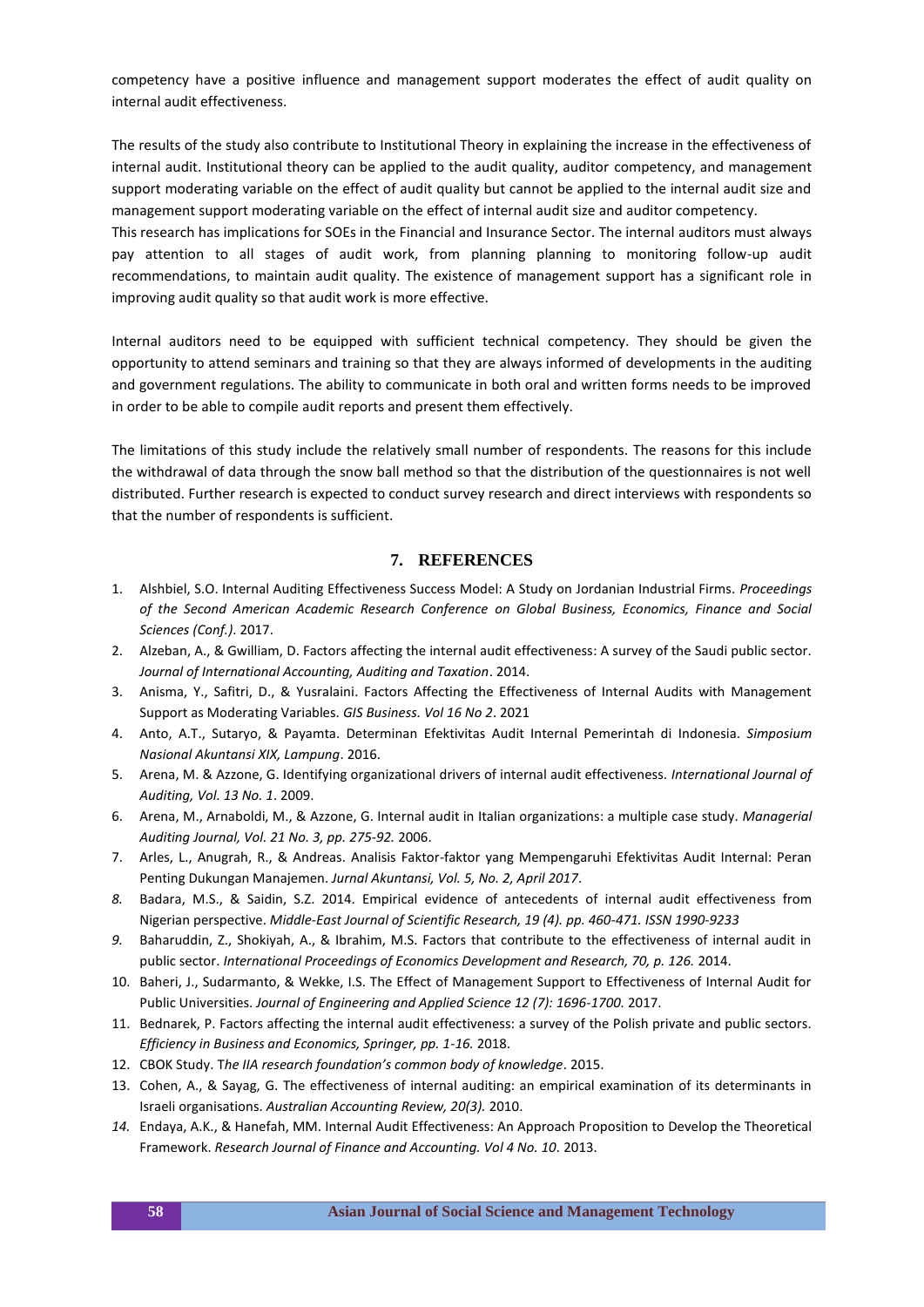- *15.* Endaya, A.K., & Hanefah, MM. Internal auditor characteristics, internal audit effectiveness, and moderating effect of senior management. *Journal of Economic and Administrative Sciences, vol. 32 no. 2.* 2016.
- 16. Erasmus, L., & Coetzee, P. Drivers of stakeholders' view of internal audit effectiveness: Management versus audit committee. *Managerial Auditing Journal.* 2018.
- 17. Gamayuni, R.R. The effect of internal auditor competence and objectivity, and management support on effectiveness of internal audit function and financial reporting quality implications at local government. *Int. J. Economic Policy in Emerging Economies, Vol. 11, No. 3.* 2018
- 18. George, D., Theofanis, K., & Konstantinos, A. Factors associated with Internal Audit Effectiveness: Evidence from Greece. *Journal of Accounting and Taxation, 7(7).* 2015.
- 19. Ghozali, I. *25 grand theory: teori besar ilmu manajemen*, Akuntansi, dan Bisnis. Yoga Pratama. 2020.
- 20. Ghozali, I. *Structural equation modeling: metode alternatif dengan partial least square (pls)*. Badan Penerbit Universitas Diponegoro. 2008.
- 21. Gudono. *Teori organisasi*. Penerbit Andi. 2017.
- 22. https://www.bpk.go.id/news/kerugian-negara-kasus-jiwasraya-rp1681-triliun (diakses tanggal 22 November 2020).
- 23. https://www.bps.go.id/publication/2020/12/04/2686334262dc4b968afec56f/statistik-keuangan-badan-usahamilik-negara-dan-badan-usaha-milik-daerah-2019.html (diakses tanggal 13 Desember 2020)
- 24. https://www.ojk.go.id/id/berita-dan-kegiatan/siaran-pers/Pages/Siaran-Pers--Otoritas-Jasa-Keuangan-Berikan-Sanksi-Kasus-Pt-Garuda-Indonesia-Persero-Tbk.aspx (diakses tanggal 22 November 2020).
- 25. IIA. *Standar internasional praktik profesional audit internal (standar)*. Institute of Internal Auditors. 2017
- 26. Khalid, AA. Relationship between internal Shariah audit characteristics and its effectiveness. *Humanomics, Vol. 33 Iss 2*. 2017.
- 27. Mark, N. *How to assess the effectiveness of internal audit*, IIA Online. 2013.
- 28. Mihret, D., & Yismaw, A. Internal audit effectiveness: an Ethiopian public sector case study. *Managerial Auditing Journal, 22(5).* 2007.
- 29. Mihret, D.G., James, K., & Mula, J. M. 2010. Antecedents and organisational performance implications of internal audit effectiveness: some propositions and research agenda. *Pacific Accounting Review, 22(3).*
- 30. Musah, A., Gapketor, E.D., & Anokye, F.K., Determinants of Internal Audit Effectiveness in State-Owned Enterprises (SOEs) in Ghana. *Journal of Accounting and Management. Vol 8. No 1.* 2018.
- 31. Nurdiani, N. Teknik Sampling Snowball dalam Penelitian Lapangan. *ComTech Vol. 5 No. 2 Desember 2014: 1110- 1118.* 2014.
- 32. Penini, G., & Carmeli, A. Auditing in organizations: A theoretical concept and empirical evidence. *Systems research and behavioral science 27 (1).* 2010.
- 33. Poltak, H., Sudarma, M., & Purwanti, L. The Determinants of the effectiveness of Internal Audits with Management Support as the Moderating Variable. *International Journal of Multicultural and Multireligious Understanding. Vol. 6 Issue 1.* 2019.
- 34. Salehi, T. Investigation Factors Affecting the Effectiveness of Internal Auditors in the Company: Case Study Iran. *Review of European Studies; Vol. 8, No. 2.* 2016.
- 35. Setyaningrum, D., & Kuntadi, C. The effects of competence, independence, audit work, and communication on the effectiveness of internal audit. *Journal of Economics, Business, and Accountancy Ventura Vol. 22, No. 1, April - July*. 2019.
- 36. Tackie, G., Marfo-Yiadom, E., & Achina, S.O. Determinants of Internal Audit Effectiveness in Decentralized Local Government Administrative Systems. *International Journal of Business and Management, 11, 184-195.* 2016.
- 37. Taqi, M., Rahmawati, Bandi, Payamta, & Rusydiana, A.S. Audit Quality Research: A Bibliometric Analysis. *Library Philosophy and Practice (e-journal) 4803.* 2021.
- 38. Turetken, O., Jethefer, S., & Ozkan, B. Internal Audit Effectiveness: Operationalization and Influencing Factors. *Managerial Auditing Journal, 35 (2).* 2019.
- 39. Wibowo, H. Lingkup fungsi audit internal dan efektivitas audit internal pada Kementerian Keuangan. *Indonesian Treasury Review: Jurnal Perbendaharaan, Keuangan Negara Dan Kebijakan Publik, 4(3), 243-266.* 2019.
- 40. Yee, C.S.L., Sujan, A., James, K., & Leung, J.K.S. Perceptions of Singaporean Internal Audit Customers Regarding the Role and Effectiveness of Internal Audit. *Asian Journal of Business and Accounting, 1(2).* 2008.

*INFO*